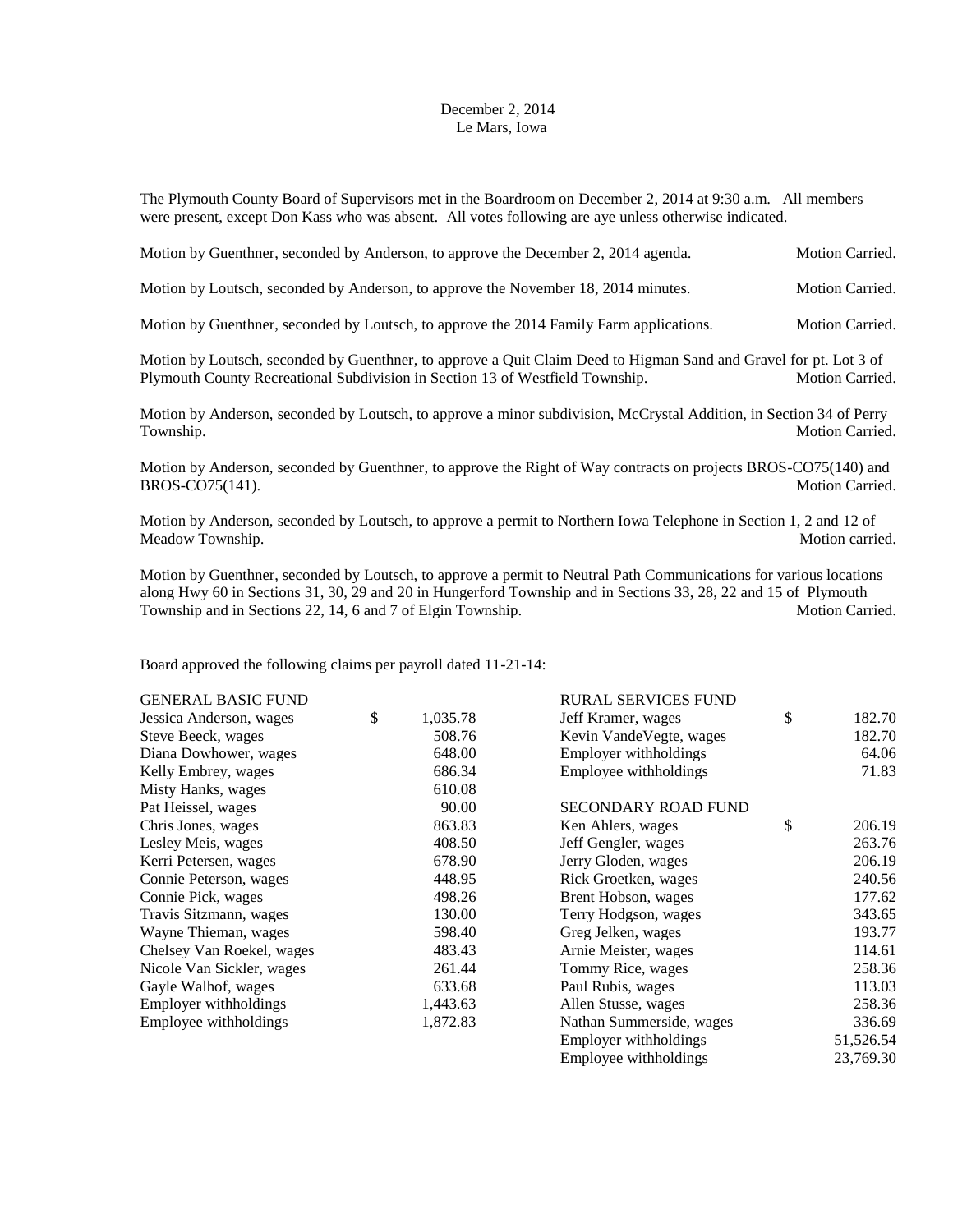Board approved the following claims per payroll dated 11-26-14:

| <b>GENERAL BASIC FUND</b>  |             | <b>MH-DD SERVICES FUND</b>      |                |
|----------------------------|-------------|---------------------------------|----------------|
| Scott Allen, wages         | \$<br>26.40 | Employer withholdings           | \$<br>1,160.32 |
| Paul Betsworth, wages      | 58.30       | Employee withholdings           | 837.90         |
| Nathan Blair, wages        | 33.00       |                                 |                |
| Scott Dorhout, wages       | 140.23      | <b>RURAL SERVICES FUND</b>      |                |
| Dawn Fifita, wages         | 26.40       | Aaron Leusink, wages            | \$<br>15.40    |
| Kirk Hatting, wages        | 14.30       | Matt Struve, wages              | 90.75          |
| Adam Heitritter, wages     | 66.00       | Jary Vermeys, wages             | 4.95           |
| Jill Holzman, wages        | 100.66      | Jake Wingert, wages             | 69.30          |
| Stephanie Hoppe, wages     | 66.00       | Employer withholdings           | 5,142.08       |
| Tami Jorgensen, wages      | 29.15       | Employee withholdings           | 2,875.12       |
| Paul Kolker, wages         | 6.60        |                                 |                |
| Tiffany Konz, wages        | 39.60       | <b>SECONDARY ROAD FUND</b>      |                |
| Dan Landsness, wages       | 73.43       | Employer withholdings           | \$<br>7,014.99 |
| Mark Millard, wages        | 16.50       | Employee withholdings           | 4,724.17       |
| Heidi Rasmussen, wages     | 46.20       |                                 |                |
| <b>Stacy Rolfes, wages</b> | 46.20       | LOCAL EMERGENCY MANAGEMENT FUND |                |
| Steve Schnepf, wages       | 63.78       | Employer withholdings           | \$<br>1,546.78 |
| Rick Singer, wages         | 36.85       | Employee withholdings           | 746.41         |
| Jeff TeBrink, wages        | 35.20       |                                 |                |
| Deb Van Otterloo, wages    | 41.80       | <b>ASSESSOR FUND</b>            |                |
| Brenda Ward, wages         | 59.40       | Employer withholdings           | \$<br>6,491.87 |
| Employer withholdings      | 79,998.91   | Employee withholdings           | 3,380.37       |
| Employee withholdings      | 39,792.88   |                                 |                |

Board approved the following claims per warrant register dated 12-2-2014:

| <b>GENERAL BASIC FUND</b>               |           | \$<br>Don Kass, ISAC meeting expenses        | 501.29   |
|-----------------------------------------|-----------|----------------------------------------------|----------|
| \$<br>Akron Hometowner, publications    | 385.93    | L-Tron, Deputy vehicle equipment             | 680.10   |
| AmSan, supplies                         | 230.69    | Lampert Lumber, supplies                     | 103.43   |
| Craig Anderson, ISAC meeting expenses   | 263.75    | City of LeMars, water                        | 109.89   |
| Anthony Plumbing, part                  | 7.25      | LeMars Postmaster, postage                   | 490.00   |
| Steve Beeck, office supplies            | 6.78      | Light & Siren, Deputy vehicle equipment      | 2,744.95 |
| Lonnie Bohlke, insurance reimbursement  | 118.50    | Mail Services, MV print & postage            | 1,200.13 |
| Bomgaars, supplies                      | 59.43     | Menards, supplies                            | 53.96    |
| Campbell's Electric, repairs            | 65.87     | MidAmerican Energy, utilities                | 237.90   |
| Dean Foods, jail kitchen supplies       | 62.08     | Office Elements, copies                      | 31.07    |
| Des Moines Stamp, stamps and pads       | 162.40    | Ply Co Sheriff, fees                         | 1,620.10 |
| Document Depot, shredding               | 40.00     | Ply Co Treasurer, flex benefits reimb.       | 2,419.44 |
| Ben Erdmann, rent assistance            | 125.00    | Clerk of Dist. Court, copy fees              | 28.34    |
| Stacey Feldman, cell phone allowance    | 120.00    | Presto-X-Co, pest control                    | 48.01    |
| Frontier, phone & ethernet              | 2,356.65  | Quality Lawn, mowing, fall cleanup           | 140.00   |
| Govconnection, cable                    | 15.95     | Darin Raymond, fuel                          | 30.00    |
| Trish Hanno, cleaning services          | 1,400.00  | Northwest REC, power radio                   | 891.35   |
| Hardware Hank, supplies                 | 26.47     | Rental, Sales & Services, snow blower repair | 15.00    |
| Jim Henrich, ISAC meeting expenses      | 482.95    | Jacob Schindler, install vehicle equipment   | 2,400.00 |
| Jan Hoffman, insurance reimbursement    | 91.34     | Security Bank, rent assistance               | 170.00   |
| Dr. Sheila Holcomb, IACME conference    | 635.81    | Sherwin Williams, paint                      | 71.74    |
| IMWCA, work comp premium                | 15,031.00 | Sioux Sales Co, uniforms                     | 662.40   |
| Indoff, office supplies                 | 20.99     | Southern Sioux Co RWS, water                 | 79.25    |
| Iowa Law Enforcement Academy, schooling | 270.00    | Thomson West Group, subscription             | 294.00   |
| Iowa One Call, locating services        | 23.40     | Union Co Electric, tower                     | 81.88    |
| Jack's Uniforms, uniforms               | 330.85    | USIC Locating, locating services             | 202.92   |